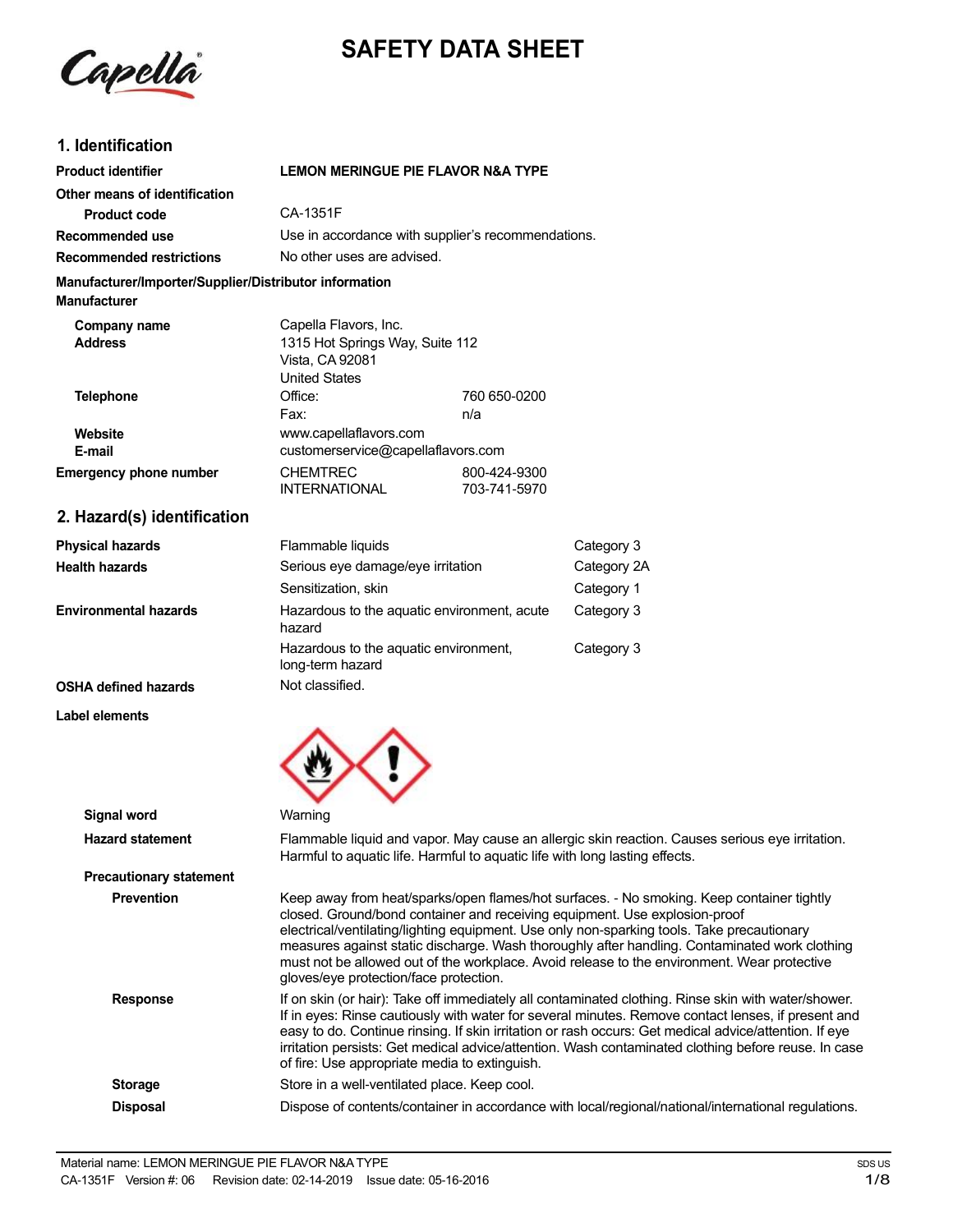Static accumulating flammable liquid can become electrostatically charged even in bonded and grounded equipment. Sparks may ignite liquid and vapor. May cause flash fire or explosion. This product contains a butter flavoring other than diacetyl. The health effects of these materials are currently being studied for potential respiratory hazards. Avoid eye contact or breathing dust, powder, mist or vapor from this product as irritation of the eyes or respiratory tract may result.

**Supplemental information** None.

## **3. Composition/information on ingredients**

#### **Mixtures**

| <b>Chemical name</b>                       | Common name and synonyms | <b>CAS number</b> | %          |
|--------------------------------------------|--------------------------|-------------------|------------|
| PROPYLENE GLYCOL<br><b>NOM</b><br>NFI      |                          | 57-55-6           | $60 - 70$  |
| ETHYL ALCOHOL 190 PROOF<br>CANE IP NON GMO | <b>ETHYLALCOHOL</b>      | 64-17-5           | $10 - 20$  |
| LEMON OIL 1X NOP, NOM<br>#1112             |                          | 8008-56-8         | $3 - 5$    |
| VANILLIN #234                              |                          | 121-33-5          | $1 - 3$    |
| Other components below reportable levels   |                          |                   | $10 - 520$ |

Other components below reportable levels

\*Designates that a specific chemical identity and/or percentage of composition has been withheld as a trade secret.

### **4. First-aid measures**

| Inhalation                                                                   | Remove victim to fresh air and keep at rest in a position comfortable for breathing. If experiencing<br>respiratory symptoms: Call a poison center or doctor/physician.                                                                                                                                                                                                                                                                                                                                                                                                                                                                                                                                                                                     |
|------------------------------------------------------------------------------|-------------------------------------------------------------------------------------------------------------------------------------------------------------------------------------------------------------------------------------------------------------------------------------------------------------------------------------------------------------------------------------------------------------------------------------------------------------------------------------------------------------------------------------------------------------------------------------------------------------------------------------------------------------------------------------------------------------------------------------------------------------|
| <b>Skin contact</b>                                                          | Remove contaminated clothing immediately and wash skin with soap and water. In case of<br>eczema or other skin disorders: Seek medical attention and take along these instructions.                                                                                                                                                                                                                                                                                                                                                                                                                                                                                                                                                                         |
| Eye contact                                                                  | Immediately flush eyes with plenty of water for at least 15 minutes. Remove contact lenses, if<br>present and easy to do. Continue rinsing. Get medical attention if irritation develops and persists.                                                                                                                                                                                                                                                                                                                                                                                                                                                                                                                                                      |
| Ingestion                                                                    | Rinse mouth. Get medical attention if symptoms occur.                                                                                                                                                                                                                                                                                                                                                                                                                                                                                                                                                                                                                                                                                                       |
| <b>Most important</b><br>symptoms/effects, acute and<br>delayed              | Severe eye irritation. Symptoms may include stinging, tearing, redness, swelling, and blurred<br>vision. May cause an allergic skin reaction. Dermatitis. Rash.                                                                                                                                                                                                                                                                                                                                                                                                                                                                                                                                                                                             |
| Indication of immediate<br>medical attention and special<br>treatment needed | Provide general supportive measures and treat symptomatically. Thermal burns: Flush with water<br>immediately. While flushing, remove clothes which do not adhere to affected area. Call an<br>ambulance. Continue flushing during transport to hospital. In case of shortness of breath, give<br>oxygen. Keep victim warm. Keep victim under observation. Symptoms may be delayed.                                                                                                                                                                                                                                                                                                                                                                         |
| <b>General information</b>                                                   | Take off all contaminated clothing immediately. Ensure that medical personnel are aware of the<br>material(s) involved, and take precautions to protect themselves. Wash contaminated clothing<br>before reuse.                                                                                                                                                                                                                                                                                                                                                                                                                                                                                                                                             |
| 5. Fire-fighting measures                                                    |                                                                                                                                                                                                                                                                                                                                                                                                                                                                                                                                                                                                                                                                                                                                                             |
| Suitable extinguishing media                                                 | Water fog. Alcohol resistant foam. Carbon dioxide (CO2). Dry chemical powder, carbon dioxide,<br>sand or earth may be used for small fires only.                                                                                                                                                                                                                                                                                                                                                                                                                                                                                                                                                                                                            |
| Unsuitable extinguishing<br>media                                            | Do not use water jet as an extinguisher, as this will spread the fire.                                                                                                                                                                                                                                                                                                                                                                                                                                                                                                                                                                                                                                                                                      |
| Specific hazards arising from<br>the chemical                                | Vapors may form explosive mixtures with air. Vapors may travel considerable distance to a source<br>of ignition and flash back. This product is a poor conductor of electricity and can become<br>electrostatically charged. If sufficient charge is accumulated, ignition of flammable mixtures can<br>occur. To reduce potential for static discharge, use proper bonding and grounding procedures.<br>This liquid may accumulate static electricity when filling properly grounded containers. Static<br>electricity accumulation may be significantly increased by the presence of small quantities of water<br>or other contaminants. Material will float and may ignite on surface of water. During fire, gases<br>hazardous to health may be formed. |
| Special protective equipment<br>and precautions for firefighters             | Self-contained breathing apparatus and full protective clothing must be worn in case of fire.                                                                                                                                                                                                                                                                                                                                                                                                                                                                                                                                                                                                                                                               |
| <b>Fire fighting</b><br>equipment/instructions                               | In case of fire and/or explosion do not breathe fumes. Move containers from fire area if you can do<br>so without risk.                                                                                                                                                                                                                                                                                                                                                                                                                                                                                                                                                                                                                                     |
| <b>Specific methods</b>                                                      | Use standard firefighting procedures and consider the hazards of other involved materials.                                                                                                                                                                                                                                                                                                                                                                                                                                                                                                                                                                                                                                                                  |
| <b>General fire hazards</b>                                                  | Flammable liquid and vapor.                                                                                                                                                                                                                                                                                                                                                                                                                                                                                                                                                                                                                                                                                                                                 |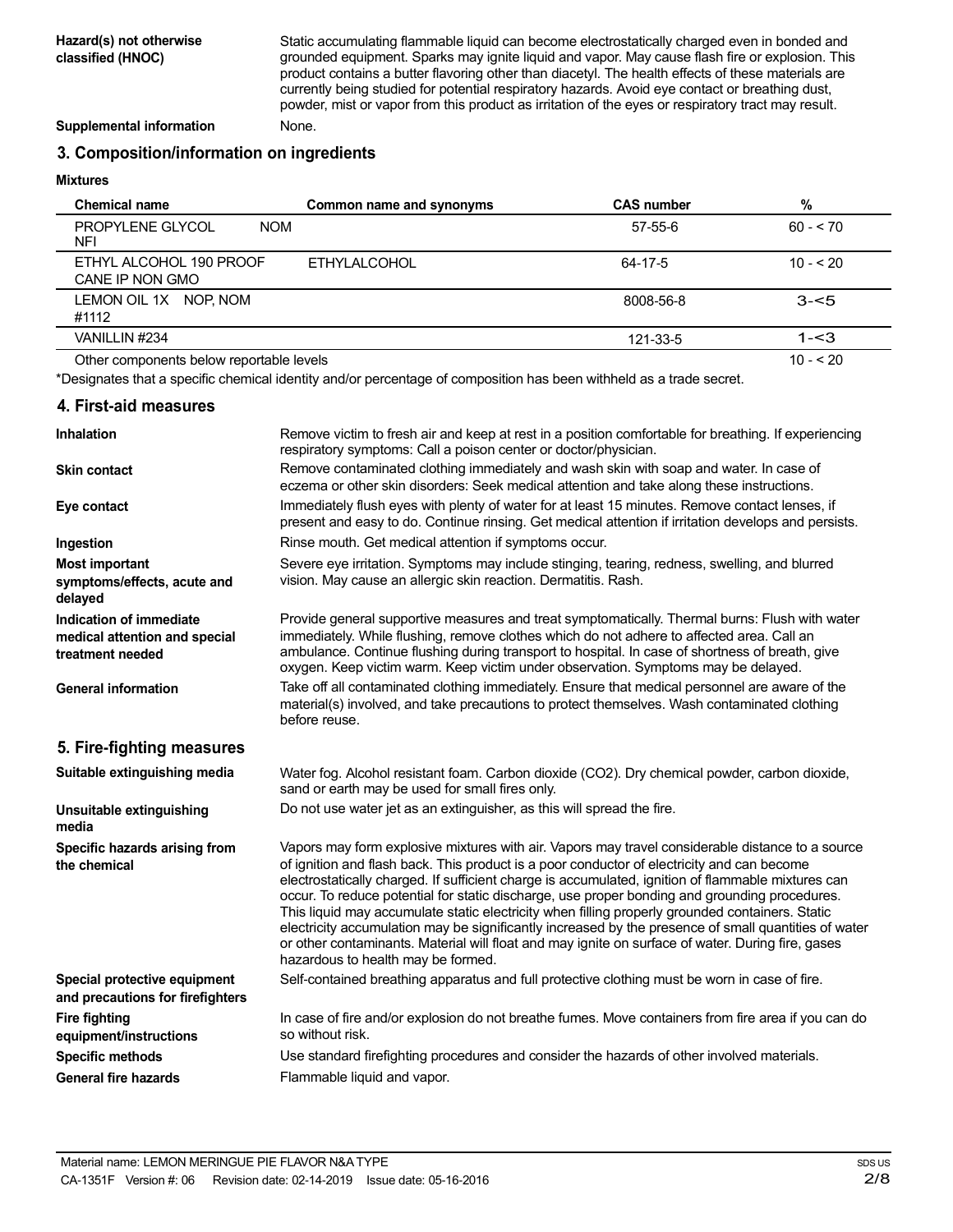### **6. Accidental release measures**

| Personal precautions,<br>protective equipment and<br>emergency procedures | Keep unnecessary personnel away. Keep people away from and upwind of spill/leak. Eliminate all<br>ignition sources (no smoking, flares, sparks, or flames in immediate area). Wear appropriate<br>protective equipment and clothing during clean-up. Avoid breathing mist/vapors. Avoid inhalation<br>of vapor, fumes, dust and/or mist from the spilled material. Do not touch damaged containers or<br>spilled material unless wearing appropriate protective clothing. Ventilate closed spaces before<br>entering them. Use appropriate containment to avoid environmental contamination. Transfer by<br>mechanical means such as vacuum truck to a salvage tank or other suitable container for recovery<br>or safe disposal. Local authorities should be advised if significant spillages cannot be contained.<br>For personal protection, see section 8 of the SDS.                                                                                                                                                                                                                                                                                                                       |
|---------------------------------------------------------------------------|-------------------------------------------------------------------------------------------------------------------------------------------------------------------------------------------------------------------------------------------------------------------------------------------------------------------------------------------------------------------------------------------------------------------------------------------------------------------------------------------------------------------------------------------------------------------------------------------------------------------------------------------------------------------------------------------------------------------------------------------------------------------------------------------------------------------------------------------------------------------------------------------------------------------------------------------------------------------------------------------------------------------------------------------------------------------------------------------------------------------------------------------------------------------------------------------------|
| <b>Methods and materials for</b><br>containment and cleaning up           | Use water spray to reduce vapors or divert vapor cloud drift. Eliminate all ignition sources (no<br>smoking, flares, sparks, or flames in immediate area). Keep combustibles (wood, paper, oil, etc.)<br>away from spilled material. Take precautionary measures against static discharge. Use only<br>non-sparking tools. Prevent product from entering drains.                                                                                                                                                                                                                                                                                                                                                                                                                                                                                                                                                                                                                                                                                                                                                                                                                                |
|                                                                           | Large Spills: Stop the flow of material, if this is without risk. Dike the spilled material, where this is<br>possible. Use a non-combustible material like vermiculite, sand or earth to soak up the product<br>and place into a container for later disposal. Following product recovery, flush area with water.                                                                                                                                                                                                                                                                                                                                                                                                                                                                                                                                                                                                                                                                                                                                                                                                                                                                              |
|                                                                           | Small Spills: Absorb with earth, sand or other non-combustible material and transfer to containers<br>for later disposal. Wipe up with absorbent material (e.g. cloth, fleece). Clean surface thoroughly to<br>remove residual contamination.                                                                                                                                                                                                                                                                                                                                                                                                                                                                                                                                                                                                                                                                                                                                                                                                                                                                                                                                                   |
|                                                                           | Never return spills to original containers for re-use. For waste disposal, see section 13 of the SDS.                                                                                                                                                                                                                                                                                                                                                                                                                                                                                                                                                                                                                                                                                                                                                                                                                                                                                                                                                                                                                                                                                           |
| <b>Environmental precautions</b>                                          | Avoid release to the environment. Inform appropriate managerial or supervisory personnel of all<br>environmental releases. Prevent further leakage or spillage if safe to do so. Avoid discharge into<br>drains, water courses or onto the ground. Use appropriate containment to avoid environmental<br>contamination.                                                                                                                                                                                                                                                                                                                                                                                                                                                                                                                                                                                                                                                                                                                                                                                                                                                                         |
| 7. Handling and storage                                                   |                                                                                                                                                                                                                                                                                                                                                                                                                                                                                                                                                                                                                                                                                                                                                                                                                                                                                                                                                                                                                                                                                                                                                                                                 |
| Precautions for safe handling                                             | Do not handle, store or open near an open flame, sources of heat or sources of ignition. Protect<br>material from direct sunlight. When using do not smoke. Explosion-proof general and local exhaust<br>ventilation. Minimize fire risks from flammable and combustible materials (including combustible<br>dust and static accumulating liquids) or dangerous reactions with incompatible materials. Handling<br>operations that can promote accumulation of static charges include but are not limited to: mixing,<br>filtering, pumping at high flow rates, splash filling, creating mists or sprays, tank and container<br>filling, tank cleaning, sampling, gauging, switch loading, vacuum truck operations. Take<br>precautionary measures against static discharges. All equipment used when handling the product<br>must be grounded. Use non-sparking tools and explosion-proof equipment. Avoid breathing<br>mist/vapors. Avoid contact with eyes, skin, and clothing. Avoid prolonged exposure. Use only<br>outdoors or in a well-ventilated area. Wear appropriate personal protective equipment. Avoid<br>release to the environment. Observe good industrial hygiene practices. |
|                                                                           | For additional information on equipment bonding and grounding, refer to the Canadian Electrical<br>Code in Canada, (CSA C22.1), or the American Petroleum Institute (API) Recommended Practice<br>2003, "Protection Against Ignitions Arising out of Static, Lightning, and Stray Currents" or National<br>Fire Protection Association (NFPA) 77, "Recommended Practice on Static Electricity" or National<br>Fire Protection Association (NFPA) 70, "National Electrical Code".                                                                                                                                                                                                                                                                                                                                                                                                                                                                                                                                                                                                                                                                                                                |
| Conditions for safe storage,<br>including any incompatibilities           | Store locked up. Keep away from heat, sparks and open flame. Prevent electrostatic charge<br>build-up by using common bonding and grounding techniques. Eliminate sources of ignition. Avoid<br>spark promoters. Ground/bond container and equipment. These alone may be insufficient to<br>remove static electricity. Store in a cool, dry place out of direct sunlight. Store in tightly closed<br>container. Store in a well-ventilated place. Keep in an area equipped with sprinklers. Store away<br>from incompatible materials (see Section 10 of the SDS).                                                                                                                                                                                                                                                                                                                                                                                                                                                                                                                                                                                                                              |
| 8. Exposure controls/personal protection                                  |                                                                                                                                                                                                                                                                                                                                                                                                                                                                                                                                                                                                                                                                                                                                                                                                                                                                                                                                                                                                                                                                                                                                                                                                 |
| <b>Occupational exposure limits</b>                                       |                                                                                                                                                                                                                                                                                                                                                                                                                                                                                                                                                                                                                                                                                                                                                                                                                                                                                                                                                                                                                                                                                                                                                                                                 |

At this time, the other constituents have no known exposure limits. **US. OSHA Table Z-1 Limits for Air Contaminants (29 CFR 1910.1000)**

| <u>00. OUI IA TADIC Z-T EINING TULAIL CONTAINIANTS (29 CH IN 1910. IUUU)</u><br><b>Components</b> | Type | Value      |  |
|---------------------------------------------------------------------------------------------------|------|------------|--|
| ETHYL ALCOHOL 190<br>PROOF CANE IP NON<br>GMO (CAS 64-17-5)                                       | PEL  | 1900 mg/m3 |  |

The following constituents are the only constituents of the product which have a PEL, TLV or other recommended exposure limit.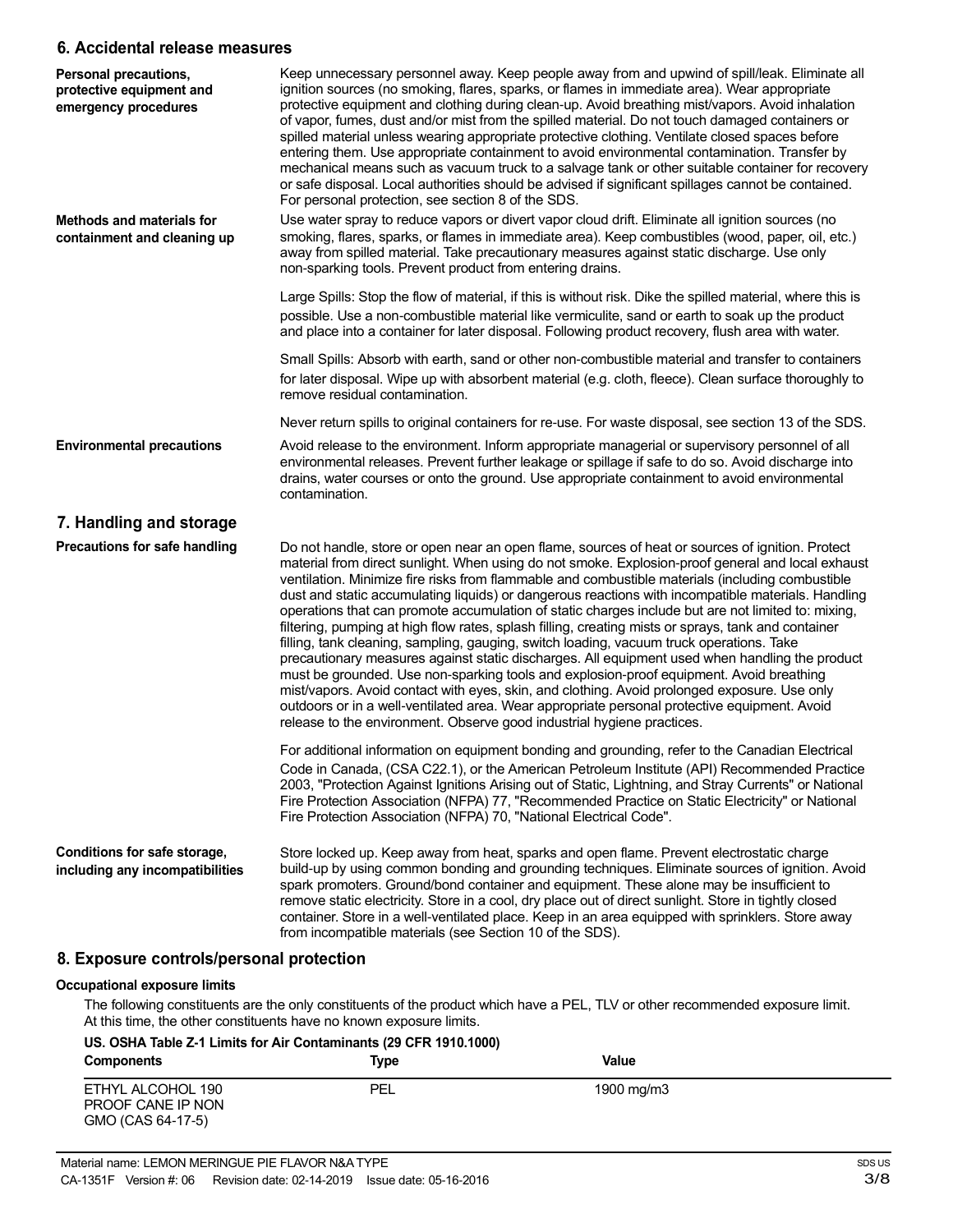| <b>Components</b>                                           | <b>Type</b>                                                                                                                                                                                                                                                                                                                                                                                                                                           | Value             |          |
|-------------------------------------------------------------|-------------------------------------------------------------------------------------------------------------------------------------------------------------------------------------------------------------------------------------------------------------------------------------------------------------------------------------------------------------------------------------------------------------------------------------------------------|-------------------|----------|
|                                                             |                                                                                                                                                                                                                                                                                                                                                                                                                                                       | 1000 ppm          |          |
| US. ACGIH Threshold Limit Values                            |                                                                                                                                                                                                                                                                                                                                                                                                                                                       |                   |          |
| <b>Components</b>                                           | <b>Type</b>                                                                                                                                                                                                                                                                                                                                                                                                                                           | Value             |          |
| ETHYL ALCOHOL 190<br>PROOF CANE IP NON<br>GMO (CAS 64-17-5) | <b>STEL</b>                                                                                                                                                                                                                                                                                                                                                                                                                                           | 1000 ppm          |          |
| US. NIOSH: Pocket Guide to Chemical Hazards                 |                                                                                                                                                                                                                                                                                                                                                                                                                                                       |                   |          |
| <b>Components</b>                                           | <b>Type</b>                                                                                                                                                                                                                                                                                                                                                                                                                                           | Value             |          |
| ETHYL ALCOHOL 190<br>PROOF CANE IP NON<br>GMO (CAS 64-17-5) | <b>TWA</b>                                                                                                                                                                                                                                                                                                                                                                                                                                            | 1900 mg/m3        |          |
|                                                             |                                                                                                                                                                                                                                                                                                                                                                                                                                                       | 1000 ppm          |          |
|                                                             | US. Workplace Environmental Exposure Level (WEEL) Guides                                                                                                                                                                                                                                                                                                                                                                                              |                   |          |
| <b>Components</b>                                           | <b>Type</b>                                                                                                                                                                                                                                                                                                                                                                                                                                           | Value             | Form     |
| PROPYLENE GLYCOL<br>NOM NFI (CAS 57-55-6)                   | TWA                                                                                                                                                                                                                                                                                                                                                                                                                                                   | $10 \text{ mg/m}$ | Aerosol. |
| VANILLIN #234 (CAS<br>$121 - 33 - 5$                        | <b>TWA</b>                                                                                                                                                                                                                                                                                                                                                                                                                                            | 10 mg/m3          |          |
| <b>Biological limit values</b>                              | No biological exposure limits noted for the ingredient(s).                                                                                                                                                                                                                                                                                                                                                                                            |                   |          |
| Appropriate engineering<br>controls                         | Explosion-proof general and local exhaust ventilation. Good general ventilation should be used.<br>Ventilation rates should be matched to conditions. If applicable, use process enclosures, local<br>exhaust ventilation, or other engineering controls to maintain airborne levels below recommended<br>exposure limits. If exposure limits have not been established, maintain airborne levels to an<br>acceptable level. Provide eyewash station. |                   |          |
|                                                             | Individual protection measures, such as personal protective equipment                                                                                                                                                                                                                                                                                                                                                                                 |                   |          |
| Eye/face protection                                         | Face shield is recommended. Wear safety glasses with side shields (or goggles).                                                                                                                                                                                                                                                                                                                                                                       |                   |          |
| <b>Skin protection</b>                                      |                                                                                                                                                                                                                                                                                                                                                                                                                                                       |                   |          |
| <b>Hand protection</b>                                      | Wear appropriate chemical resistant gloves.                                                                                                                                                                                                                                                                                                                                                                                                           |                   |          |
| <b>Other</b>                                                | Wear appropriate chemical resistant clothing. Use of an impervious apron is recommended.                                                                                                                                                                                                                                                                                                                                                              |                   |          |
| <b>Respiratory protection</b>                               | If engineering controls do not maintain airborne concentrations below recommended exposure<br>limits (where applicable) or to an acceptable level (in countries where exposure limits have not<br>been established), an approved respirator must be worn.                                                                                                                                                                                             |                   |          |
| <b>Thermal hazards</b>                                      | Wear appropriate thermal protective clothing, when necessary.                                                                                                                                                                                                                                                                                                                                                                                         |                   |          |
| <b>General hygiene</b>                                      | When using do not smoke. Always observe good personal hygiene measures, such as washing                                                                                                                                                                                                                                                                                                                                                               |                   |          |
| considerations                                              | after handling the material and before eating, drinking, and/or smoking. Routinely wash work<br>clothing and protective equipment to remove contaminants. Contaminated work clothing should not<br>be allowed out of the workplace.                                                                                                                                                                                                                   |                   |          |
| 9. Physical and chemical properties                         |                                                                                                                                                                                                                                                                                                                                                                                                                                                       |                   |          |
| Appearance                                                  |                                                                                                                                                                                                                                                                                                                                                                                                                                                       |                   |          |
| Dhuaisel state                                              | <b>Liguid</b>                                                                                                                                                                                                                                                                                                                                                                                                                                         |                   |          |

| <b>Physical state</b>                      | Liquid.                                        |
|--------------------------------------------|------------------------------------------------|
| Form                                       | Liquid.                                        |
| Color                                      | Not available.                                 |
| Odor                                       | Not available.                                 |
| Odor threshold                             | Not available.                                 |
| рH                                         | Not available.                                 |
| Melting point/freezing point               | -173.38 °F (-114.1 °C) estimated               |
| Initial boiling point and boiling<br>range | 173.3 $\degree$ F (78.5 $\degree$ C) estimated |
| <b>Flash point</b>                         | 100.0 °F (37.8 °C) Closed Cup                  |
| <b>Evaporation rate</b>                    | Not available.                                 |
| Flammability (solid, gas)                  | Not applicable.                                |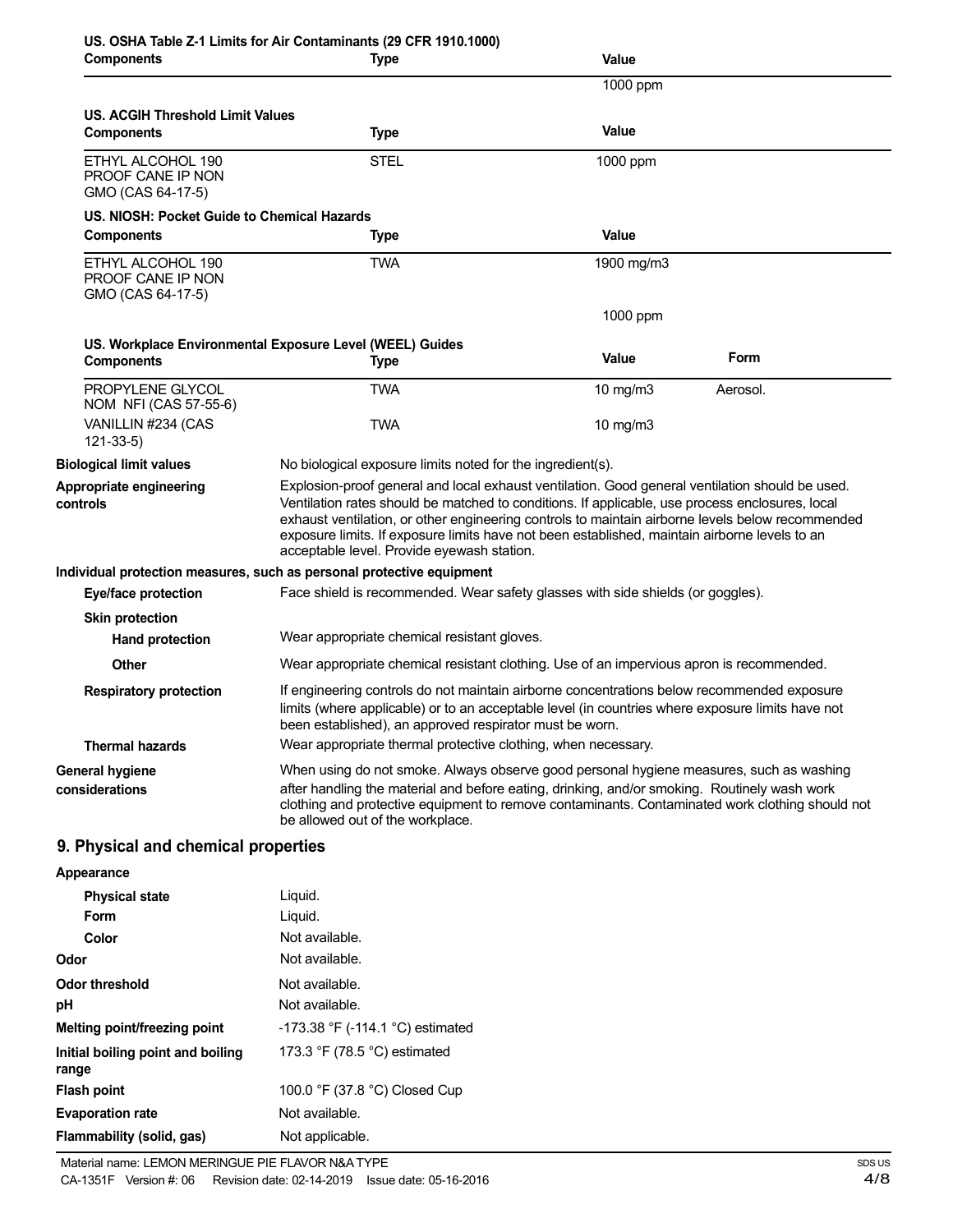### **Upper/lower flammability or explosive limits**

| <b>Flammability limit - lower</b><br>$(\%)$       | Not available.                                                                                                                                                           |
|---------------------------------------------------|--------------------------------------------------------------------------------------------------------------------------------------------------------------------------|
| <b>Flammability limit - upper</b><br>(%)          | Not available.                                                                                                                                                           |
| Explosive limit - lower (%)                       | Not available.                                                                                                                                                           |
| Explosive limit - upper (%)                       | Not available.                                                                                                                                                           |
| Vapor pressure                                    | 13.05 hPa estimated                                                                                                                                                      |
| Vapor density                                     | Not available.                                                                                                                                                           |
| <b>Relative density</b>                           | Not available.                                                                                                                                                           |
| Solubility(ies)                                   |                                                                                                                                                                          |
| Solubility (water)                                | Not available.                                                                                                                                                           |
| <b>Partition coefficient</b><br>(n-octanol/water) | Not available.                                                                                                                                                           |
| <b>Auto-ignition temperature</b>                  | 685 °F (362.78 °C) estimated                                                                                                                                             |
| <b>Decomposition temperature</b>                  | Not available.                                                                                                                                                           |
| <b>Viscosity</b>                                  | Not available.                                                                                                                                                           |
| <b>Other information</b>                          |                                                                                                                                                                          |
| <b>Explosive properties</b>                       | Not explosive.                                                                                                                                                           |
| <b>Flammability class</b>                         | Flammable IC estimated                                                                                                                                                   |
| <b>Oxidizing properties</b>                       | Not oxidizing.                                                                                                                                                           |
| <b>Refractive index</b>                           | 1.4005 - 1.4305                                                                                                                                                          |
| <b>Specific gravity</b>                           | $0.99 - 1.02$                                                                                                                                                            |
| 10. Stability and reactivity                      |                                                                                                                                                                          |
| <b>Reactivity</b>                                 | The product is stable and non-reactive under normal conditions of use, storage and transport.                                                                            |
| <b>Chemical stability</b>                         | Material is stable under normal conditions.                                                                                                                              |
| <b>Possibility of hazardous</b><br>reactions      | Hazardous polymerization does not occur.                                                                                                                                 |
| <b>Conditions to avoid</b>                        | Keep away from heat, hot surfaces, sparks, open flames and other ignition sources. Avoid<br>temperatures exceeding the flash point. Contact with incompatible materials. |
| Incompatible materials                            | Strong oxidizing agents.                                                                                                                                                 |
| <b>Hazardous decomposition</b><br>products        | No hazardous decomposition products are known.                                                                                                                           |
| 11. Toxicological information                     |                                                                                                                                                                          |
| Information on likely routes of exposure          |                                                                                                                                                                          |
| <b>Inhalation</b>                                 | May cause irritation to the respiratory system. Prolonged inhalation may be harmful.                                                                                     |

| <u>IIIIIdidlion</u>                                                                | May cause imitation to the respiratory system. Profonged imital attornmay be naminul.                                                                           |
|------------------------------------------------------------------------------------|-----------------------------------------------------------------------------------------------------------------------------------------------------------------|
| <b>Skin contact</b>                                                                | May cause an allergic skin reaction.                                                                                                                            |
| Eye contact                                                                        | Causes serious eye irritation.                                                                                                                                  |
| Ingestion                                                                          | Expected to be a low ingestion hazard.                                                                                                                          |
| Symptoms related to the<br>physical, chemical and<br>toxicological characteristics | Severe eye irritation. Symptoms may include stinging, tearing, redness, swelling, and blurred<br>vision. May cause an allergic skin reaction. Dermatitis. Rash. |
| Information on toxicological effects                                               |                                                                                                                                                                 |
| Acute toxicity                                                                     | Not available.                                                                                                                                                  |
| <b>Skin corrosion/irritation</b>                                                   | Prolonged skin contact may cause temporary irritation.                                                                                                          |
| Serious eye damage/eye<br>irritation                                               | Causes serious eye irritation.                                                                                                                                  |
| Respiratory or skin sensitization                                                  |                                                                                                                                                                 |
| <b>Respiratory sensitization</b>                                                   | Not a respiratory sensitizer.                                                                                                                                   |
| <b>Skin sensitization</b>                                                          | May cause an allergic skin reaction.                                                                                                                            |
| Germ cell mutagenicity                                                             | No data available to indicate product or any components present at greater than 0.1% are<br>mutagenic or genotoxic.                                             |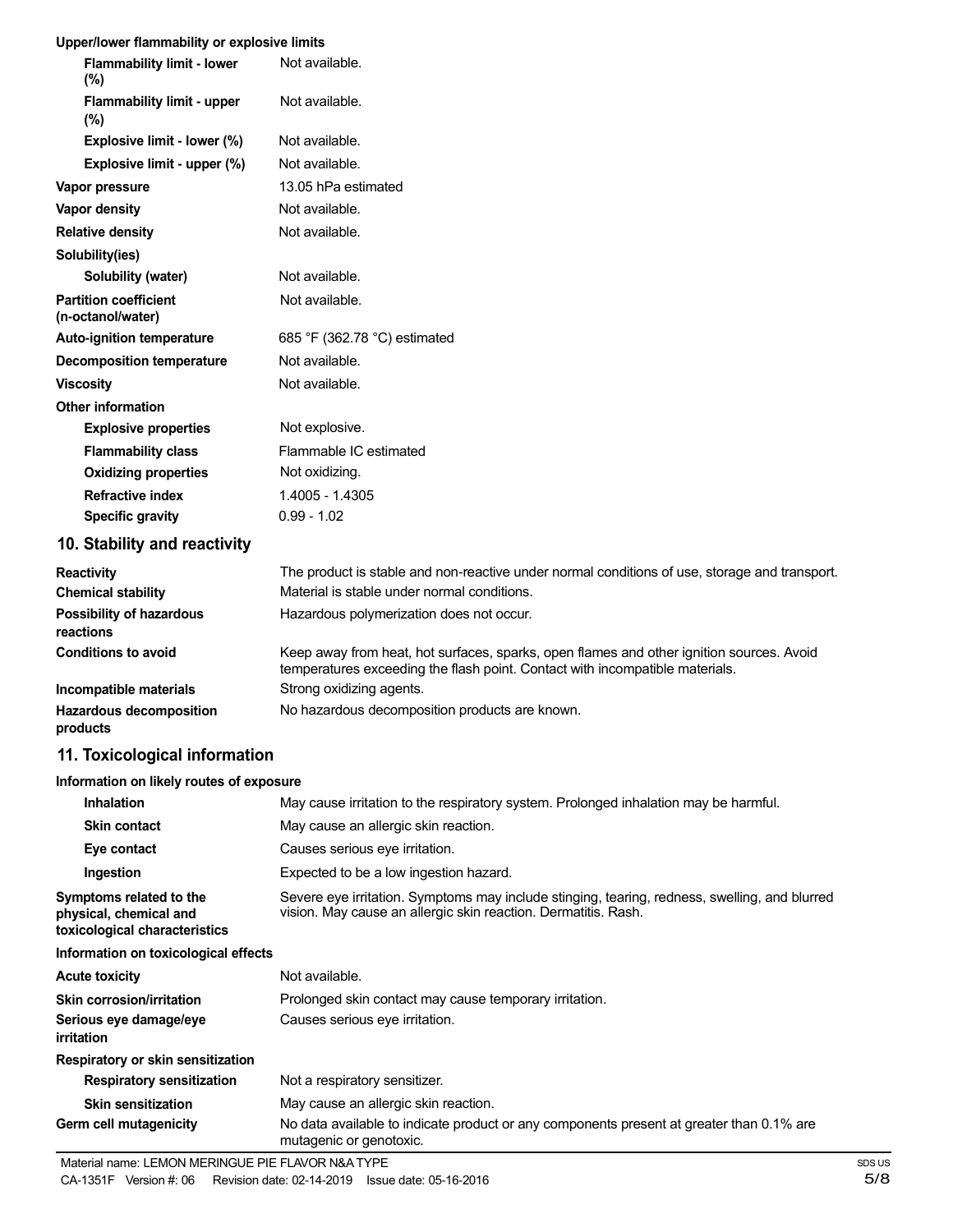| Carcinogenicity                                                                                                                         | Not classifiable as to carcinogenicity to humans.                                                                                                                                                                                                                                                                                                                                                                                                                                                                                                   |                                                                                                                                                                                            |
|-----------------------------------------------------------------------------------------------------------------------------------------|-----------------------------------------------------------------------------------------------------------------------------------------------------------------------------------------------------------------------------------------------------------------------------------------------------------------------------------------------------------------------------------------------------------------------------------------------------------------------------------------------------------------------------------------------------|--------------------------------------------------------------------------------------------------------------------------------------------------------------------------------------------|
| IARC Monographs. Overall Evaluation of Carcinogenicity<br>Not listed.<br>OSHA Specifically Regulated Substances (29 CFR 1910.1001-1052) |                                                                                                                                                                                                                                                                                                                                                                                                                                                                                                                                                     |                                                                                                                                                                                            |
| Not regulated.                                                                                                                          |                                                                                                                                                                                                                                                                                                                                                                                                                                                                                                                                                     |                                                                                                                                                                                            |
| US. National Toxicology Program (NTP) Report on Carcinogens<br>Not listed.                                                              |                                                                                                                                                                                                                                                                                                                                                                                                                                                                                                                                                     |                                                                                                                                                                                            |
| <b>Reproductive toxicity</b>                                                                                                            | Possible reproductive hazard.                                                                                                                                                                                                                                                                                                                                                                                                                                                                                                                       |                                                                                                                                                                                            |
| Specific target organ toxicity -<br>single exposure                                                                                     | Not classified.                                                                                                                                                                                                                                                                                                                                                                                                                                                                                                                                     |                                                                                                                                                                                            |
| Specific target organ toxicity -<br>repeated exposure                                                                                   | Not classified.                                                                                                                                                                                                                                                                                                                                                                                                                                                                                                                                     |                                                                                                                                                                                            |
| <b>Aspiration hazard</b>                                                                                                                | Not an aspiration hazard.                                                                                                                                                                                                                                                                                                                                                                                                                                                                                                                           |                                                                                                                                                                                            |
| <b>Chronic effects</b>                                                                                                                  | Prolonged inhalation may be harmful.                                                                                                                                                                                                                                                                                                                                                                                                                                                                                                                |                                                                                                                                                                                            |
| 12. Ecological information                                                                                                              |                                                                                                                                                                                                                                                                                                                                                                                                                                                                                                                                                     |                                                                                                                                                                                            |
| <b>Ecotoxicity</b>                                                                                                                      | Harmful to aquatic life with long lasting effects.                                                                                                                                                                                                                                                                                                                                                                                                                                                                                                  |                                                                                                                                                                                            |
| Persistence and degradability                                                                                                           |                                                                                                                                                                                                                                                                                                                                                                                                                                                                                                                                                     | No data is available on the degradability of any ingredients in the mixture.                                                                                                               |
| <b>Bioaccumulative potential</b>                                                                                                        |                                                                                                                                                                                                                                                                                                                                                                                                                                                                                                                                                     |                                                                                                                                                                                            |
| Partition coefficient n-octanol / water (log Kow)                                                                                       |                                                                                                                                                                                                                                                                                                                                                                                                                                                                                                                                                     |                                                                                                                                                                                            |
| ETHYL ALCOHOL 190 PROOF CANE IP NON GMO<br>PROPYLENE GLYCOL<br>VANILLIN #234                                                            | NOM NFI                                                                                                                                                                                                                                                                                                                                                                                                                                                                                                                                             | $-0.31$<br>$-0.92$<br>1.37                                                                                                                                                                 |
| <b>Mobility in soil</b>                                                                                                                 | No data available.                                                                                                                                                                                                                                                                                                                                                                                                                                                                                                                                  |                                                                                                                                                                                            |
| Other adverse effects                                                                                                                   |                                                                                                                                                                                                                                                                                                                                                                                                                                                                                                                                                     | No other adverse environmental effects (e.g. ozone depletion, photochemical ozone creation<br>potential, endocrine disruption, global warming potential) are expected from this component. |
| 13. Disposal considerations                                                                                                             |                                                                                                                                                                                                                                                                                                                                                                                                                                                                                                                                                     |                                                                                                                                                                                            |
| <b>Disposal instructions</b>                                                                                                            | Collect and reclaim or dispose in sealed containers at licensed waste disposal site. Incinerate the<br>material under controlled conditions in an approved incinerator. Do not incinerate sealed<br>containers. Do not allow this material to drain into sewers/water supplies. Do not contaminate<br>ponds, waterways or ditches with chemical or used container. If discarded, this product is<br>considered a RCRA ignitable waste, D001. Dispose of contents/container in accordance with<br>local/regional/national/international regulations. |                                                                                                                                                                                            |
| <b>Local disposal regulations</b>                                                                                                       | Dispose in accordance with all applicable regulations.                                                                                                                                                                                                                                                                                                                                                                                                                                                                                              |                                                                                                                                                                                            |
| Hazardous waste code                                                                                                                    | D001: Waste Flammable material with a flash point <140 F<br>The waste code should be assigned in discussion between the user, the producer and the waste<br>disposal company.                                                                                                                                                                                                                                                                                                                                                                       |                                                                                                                                                                                            |
| Waste from residues / unused<br>products                                                                                                | Dispose of in accordance with local regulations. Empty containers or liners may retain some<br>product residues. This material and its container must be disposed of in a safe manner (see:<br>Disposal instructions).                                                                                                                                                                                                                                                                                                                              |                                                                                                                                                                                            |
| <b>Contaminated packaging</b>                                                                                                           | Since emptied containers may retain product residue, follow label warnings even after container is<br>emptied. Empty containers should be taken to an approved waste handling site for recycling or<br>disposal.                                                                                                                                                                                                                                                                                                                                    |                                                                                                                                                                                            |
| 14. Transport information                                                                                                               |                                                                                                                                                                                                                                                                                                                                                                                                                                                                                                                                                     |                                                                                                                                                                                            |
| <b>DOT</b>                                                                                                                              |                                                                                                                                                                                                                                                                                                                                                                                                                                                                                                                                                     |                                                                                                                                                                                            |
| UN number                                                                                                                               | <b>UN1197</b>                                                                                                                                                                                                                                                                                                                                                                                                                                                                                                                                       |                                                                                                                                                                                            |
| UN proper shipping name                                                                                                                 | Extracts, flavoring, liquid                                                                                                                                                                                                                                                                                                                                                                                                                                                                                                                         |                                                                                                                                                                                            |
| Transport hazard class(es)                                                                                                              |                                                                                                                                                                                                                                                                                                                                                                                                                                                                                                                                                     |                                                                                                                                                                                            |
| <b>Class</b>                                                                                                                            | 3                                                                                                                                                                                                                                                                                                                                                                                                                                                                                                                                                   |                                                                                                                                                                                            |
| <b>Subsidiary risk</b>                                                                                                                  |                                                                                                                                                                                                                                                                                                                                                                                                                                                                                                                                                     |                                                                                                                                                                                            |
| Label(s)                                                                                                                                | 3                                                                                                                                                                                                                                                                                                                                                                                                                                                                                                                                                   |                                                                                                                                                                                            |
| Packing group                                                                                                                           | III                                                                                                                                                                                                                                                                                                                                                                                                                                                                                                                                                 |                                                                                                                                                                                            |
| Special precautions for user                                                                                                            |                                                                                                                                                                                                                                                                                                                                                                                                                                                                                                                                                     | Read safety instructions, SDS and emergency procedures before handling.                                                                                                                    |
| <b>Special provisions</b>                                                                                                               | B1, IB3, T2, TP1                                                                                                                                                                                                                                                                                                                                                                                                                                                                                                                                    |                                                                                                                                                                                            |
| <b>Packaging exceptions</b>                                                                                                             | 150                                                                                                                                                                                                                                                                                                                                                                                                                                                                                                                                                 |                                                                                                                                                                                            |
| Packaging non bulk                                                                                                                      | 203                                                                                                                                                                                                                                                                                                                                                                                                                                                                                                                                                 |                                                                                                                                                                                            |
| Packaging bulk                                                                                                                          | 242                                                                                                                                                                                                                                                                                                                                                                                                                                                                                                                                                 |                                                                                                                                                                                            |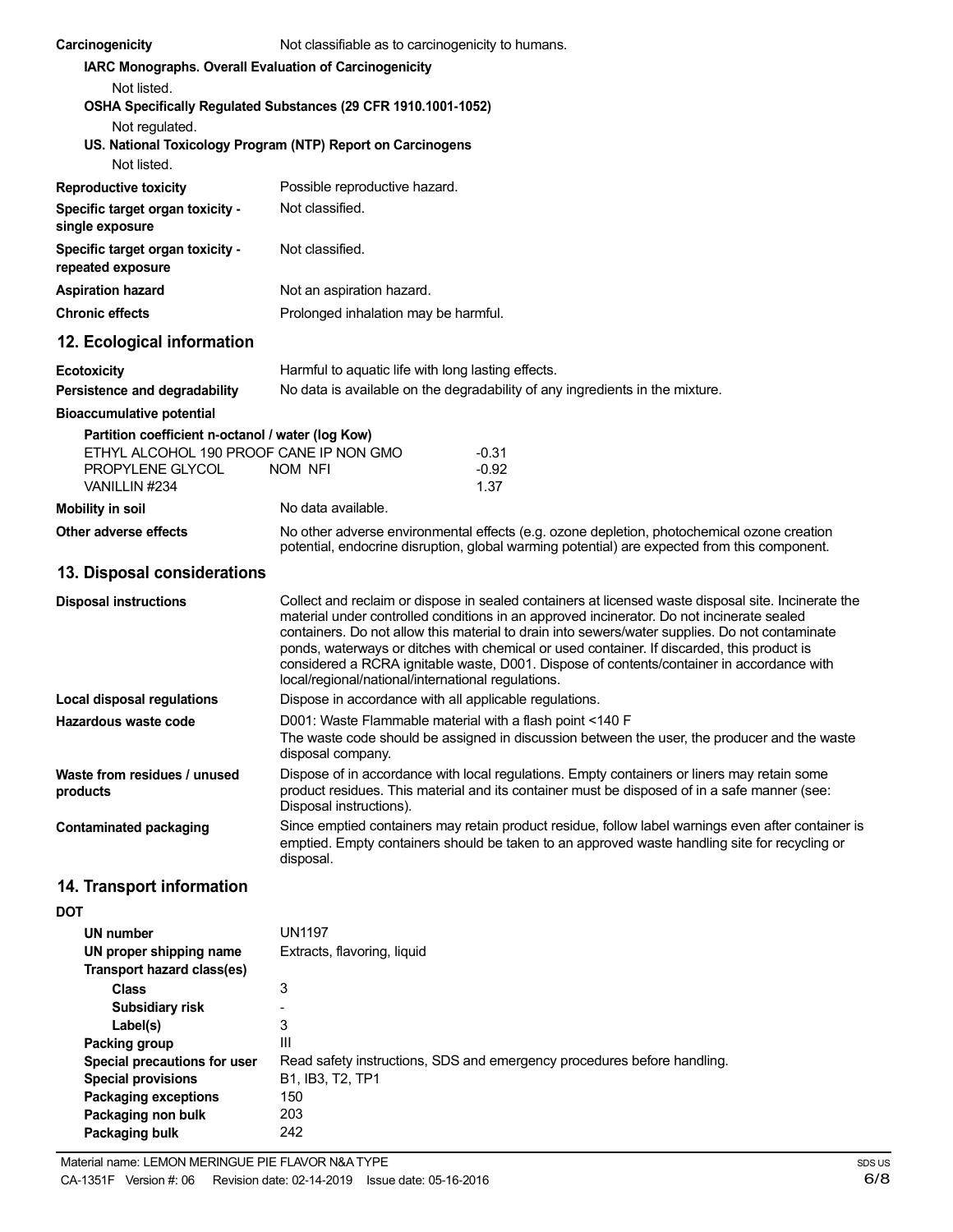**IATA**

| IAIA                                                                                  |                                                                         |
|---------------------------------------------------------------------------------------|-------------------------------------------------------------------------|
| <b>UN number</b>                                                                      | <b>UN1197</b>                                                           |
| UN proper shipping name                                                               | Extracts, flavouring, liquid                                            |
| Transport hazard class(es)                                                            |                                                                         |
| <b>Class</b>                                                                          | 3                                                                       |
| <b>Subsidiary risk</b>                                                                |                                                                         |
| Packing group                                                                         | Ш                                                                       |
| <b>Environmental hazards</b>                                                          | No.                                                                     |
| <b>ERG Code</b>                                                                       | 31                                                                      |
| Special precautions for user<br><b>Other information</b>                              | Read safety instructions, SDS and emergency procedures before handling. |
| Passenger and cargo<br>aircraft                                                       | Allowed with restrictions.                                              |
| Cargo aircraft only                                                                   | Allowed with restrictions.                                              |
| <b>IMDG</b>                                                                           |                                                                         |
| <b>UN number</b>                                                                      | <b>UN1197</b>                                                           |
| UN proper shipping name                                                               | EXTRACTS, FLAVOURING, LIQUID                                            |
| Transport hazard class(es)                                                            |                                                                         |
| <b>Class</b>                                                                          | 3                                                                       |
| <b>Subsidiary risk</b>                                                                |                                                                         |
| Packing group                                                                         | Ш                                                                       |
| <b>Environmental hazards</b>                                                          |                                                                         |
| Marine pollutant                                                                      | No.                                                                     |
| <b>EmS</b>                                                                            | $F-E$ , S-D                                                             |
| Special precautions for user                                                          | Read safety instructions, SDS and emergency procedures before handling. |
| Transport in bulk according to<br>Annex II of MARPOL 73/78 and<br>the <b>IBC</b> Code | Not established.                                                        |

### **DOT**



## **15. Regulatory information**

**US federal regulations** This product is a "Hazardous Chemical" as defined by the OSHA Hazard Communication Standard, 29 CFR 1910.1200.

## **Toxic Substances Control Act (TSCA)**

**TSCA Section 12(b) Export Notification (40 CFR 707, Subpt. D)**

Not regulated.

## **CERCLA Hazardous Substance List (40 CFR 302.4)**

Not listed.